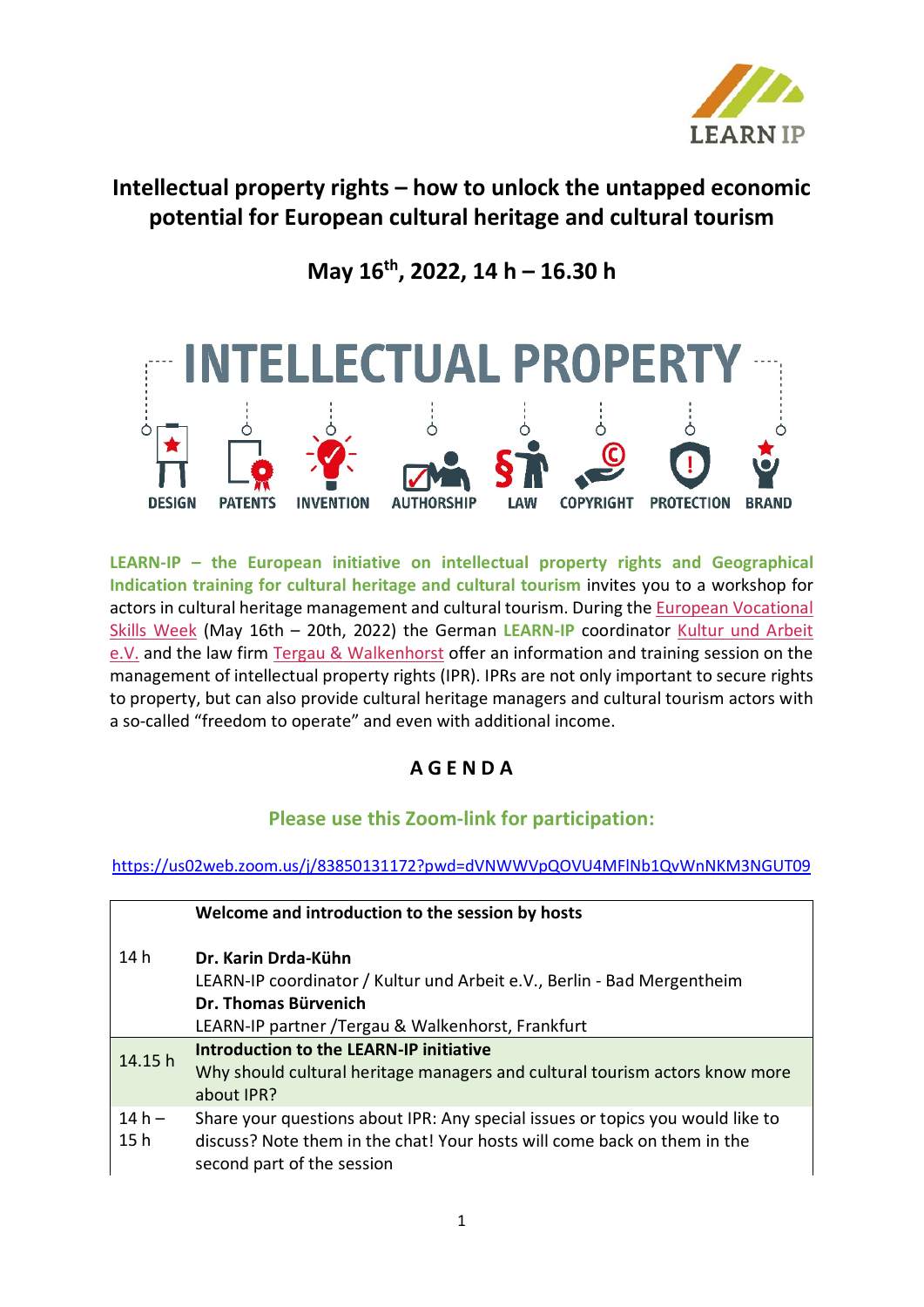

| 14.35 h | Top & flop<br>4 European good & bad practices in using IPR                                                                       |
|---------|----------------------------------------------------------------------------------------------------------------------------------|
| 15.05 h | <b>Break</b>                                                                                                                     |
| 15.15h  | Trademarks, designs, copyrights, patents, and geographical indications<br>What are they and how can you benefit from using them? |
| 15.45 h | The LEARN-IP training<br>Have a look at the training modules and the training platform                                           |
| 16.05 h | <b>Questions &amp; answers</b>                                                                                                   |
| 16.30 h | End of session                                                                                                                   |

#### **Registration:**

You may register by e-mail: learn-ip@kultur-und-arbeit-de . Shortly before the event you will get a reminder with the Zoom link to the meeting.

You may also register digitally [by the LEARN-IP](https://learn-ip.eu/events/) web page.

Language: English

**The workshop is offered for free.**



**We are proud partner of the European Vocational Skills Week 2022**